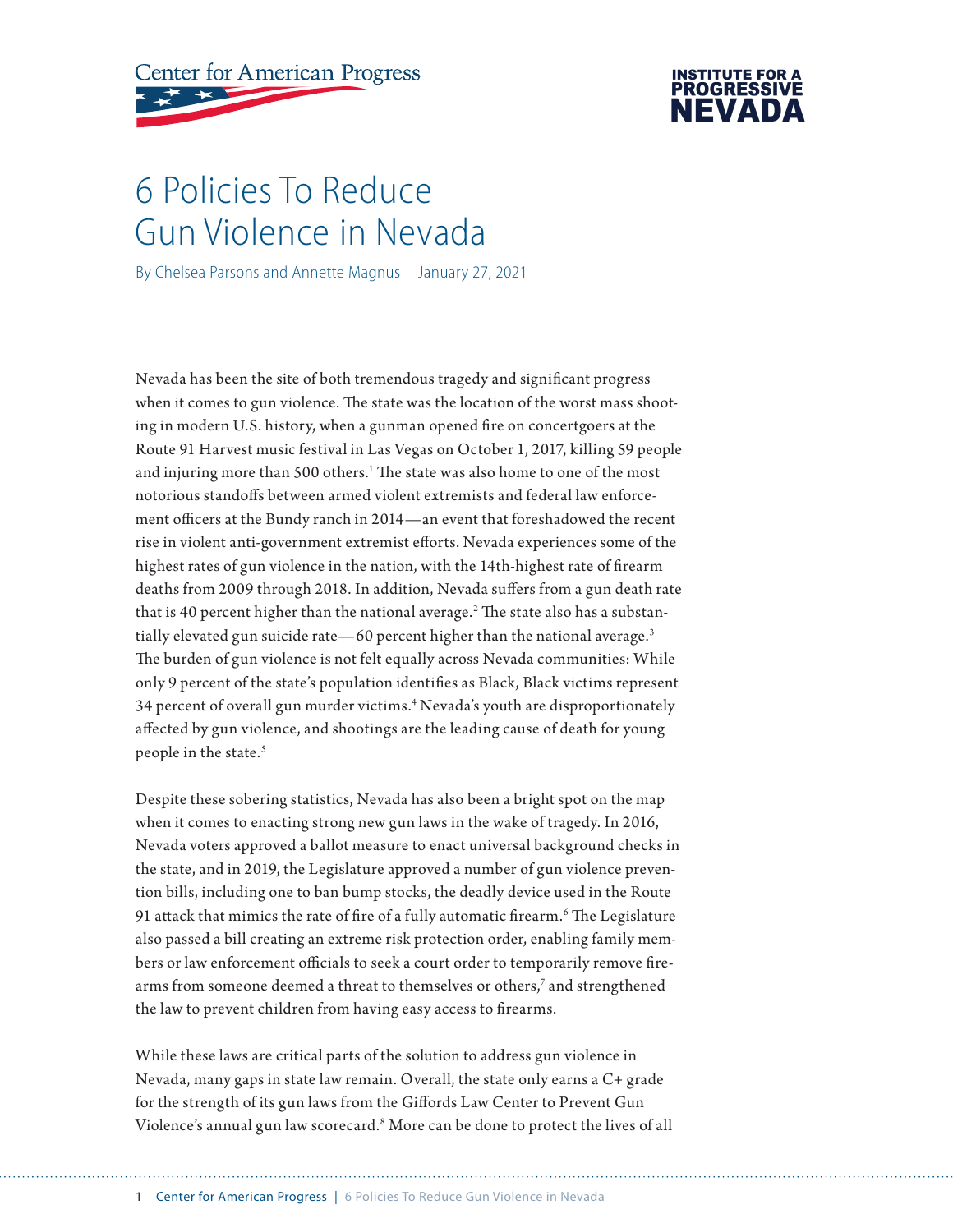Nevadans. If enacted, these six recommendations for additional gun safety laws in Nevada would help keep all communities across the state safe from gun violence. With Nevada's Legislature only in session every other year, it is crucial that it consider these measures during the upcoming session beginning in February.

# Repeal gun stores' essential business status

In 2007, after a prolonged period of unrest following Hurricane Katrina, Nevada enacted a law that prevents the governor from mandating the closure of gun stores during a state of emergency.<sup>9</sup> While that law has largely remained unused in the ensuing decade, the dangers posed by this shortsighted measure were brought into stark relief with the onset of the coronavirus pandemic. In March 2020, Gov. Steve Sisolak (D) issued an order directing all nonessential businesses in the state to temporarily close to the public in order to reduce the spread of the virus. However, gun stores were exempt from this mandate due to the  $2007 \text{ law}^{10}$  During this period, there was a significant surge in gun sales nationwide as anxiety over the pandemic led many people, including many first-time gun buyers, to purchase guns.11 From March 2020 through September 2020, Nevada has accounted for more than 128,000 background checks requested through the FBI's national background check system.12

The significant increase in gun sales during the pandemic created a number of risks for Nevada families. Because Nevada laws do not require any training prior to purchasing a gun, many first-time gun owners are bringing deadly weapons into their homes without the necessary knowledge to use and store those guns safely. In addition, there is ample evidence showing that bringing a gun into a home significantly increases the risk that the gun will be used against a household member, either in an episode of domestic violence or suicide.<sup>13</sup> The 2007 law ties the hands of the governor to adequately protect Nevada families from unnecessary risks of guns during times of crisis. By repealing this law, the governor will have the ability to temporarily order gun stores to close during times of crisis in order to help prevent future surges in gun purchases.

## Prohibit people who commit hate crimes from possessing guns

Under current federal and state law, individuals who are convicted of felony offenses, including hate crimes, are prohibited from gun possession. However, individuals convicted of misdemeanor-level hate crimes remain free to buy and possess guns. In Nevada, hate crimes are not a separate criminal offense, but rather a sentence enhancement. A court finding that a perpetrator committed an underlying offense "because the actual or perceived race, color, religion, national origin, physical or mental disability, sexual orientation or gender identity or expression of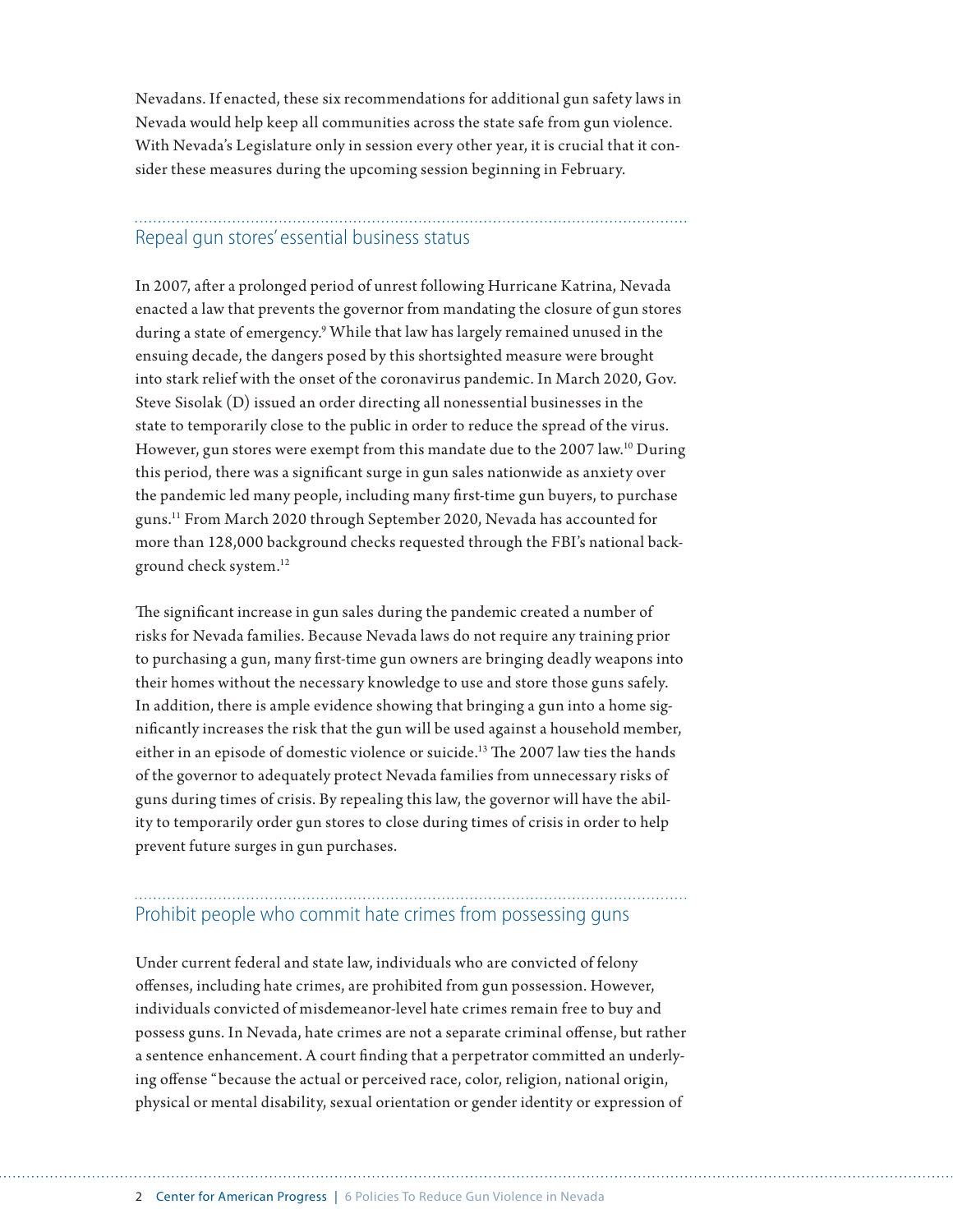the victim was different from that characteristic of the perpetrator" is eligible for an enhanced sentence.14 When this hate crime sentence enhancement is imposed for a misdemeanor crime in Nevada, the perpetrator remains free to buy guns.

Violent extremists and other perpetrators motivated by hate pose a substantial threat to the safety of historically vulnerable communities that hate crime laws protect. Access to guns by these individuals makes it more likely that a hate crime will have a fatal outcome. Even when these perpetrators do not pull the trigger, the use of guns to threaten and intimidate individuals and communities because of bias and hate toward any of the protected classes represents a significant escalation of this hateful and dangerous conduct. The Nevada Legislature should amend current state law to prohibit people convicted of all hate crimes—both felony and misdemeanor—from gun possession.

## Ban ghost guns

Under current federal law, gun manufacturers and importers are required to engrave a serial number on the frame or receiver of every firearm<sup>15</sup> and gun dealers are required to conduct a background check before selling any firearm.<sup>16</sup> The Bureau of Alcohol, Tobacco, Firearms and Explosives (ATF) has long interpreted these requirements to only apply to fully finished firearms, frames, and receivers, meaning that those that are not technically finished and require a few additional steps before they can be used to make a fully functional gun are not subject to these legal requirements. Often referred to as "unfinished receivers" or "80 percent receivers," these receivers generally only require a person to follow any of the myriad tutorial videos or guides online and use basic tools to complete the receiver by drilling a few holes for the selector, trigger, or hammer pins.<sup>17</sup> Guns made at home using these unfinished receivers have become known as "ghost guns" because they are untraceable when they are recovered after use in a crime.<sup>18</sup> A former ATF special agent described the ease with which fully functional guns can be made at home using these parts: "If you can put Ikea furniture together, you can make one of these."19

Ghost guns purchased online pose a real risk to community safety and are increasingly being used in the commission of violent crimes. In 2019, Washington, D.C., police recovered 115 ghost guns—a 360 percent increase from 2018, when they recovered 25 ghost guns, and a 3,733 percent increase from 2017, when only three such firearms were recovered.<sup>20</sup> In California, federal law enforcement reports that 30 percent of all guns recovered from crime scenes are blank—without a serial number—and are therefore untraceable.<sup>21</sup> Ghost guns have also been used in mass shootings, including the August 2019 shooting in Dayton, Ohio, in which the perpetrator fired 41 shots in 32 seconds, shooting 26 people—nine fatally—using a homemade .223-caliber firearm.<sup>22</sup> In addition, ghost guns are increasingly becoming the weapon of choice for violent white supremacists and anti-government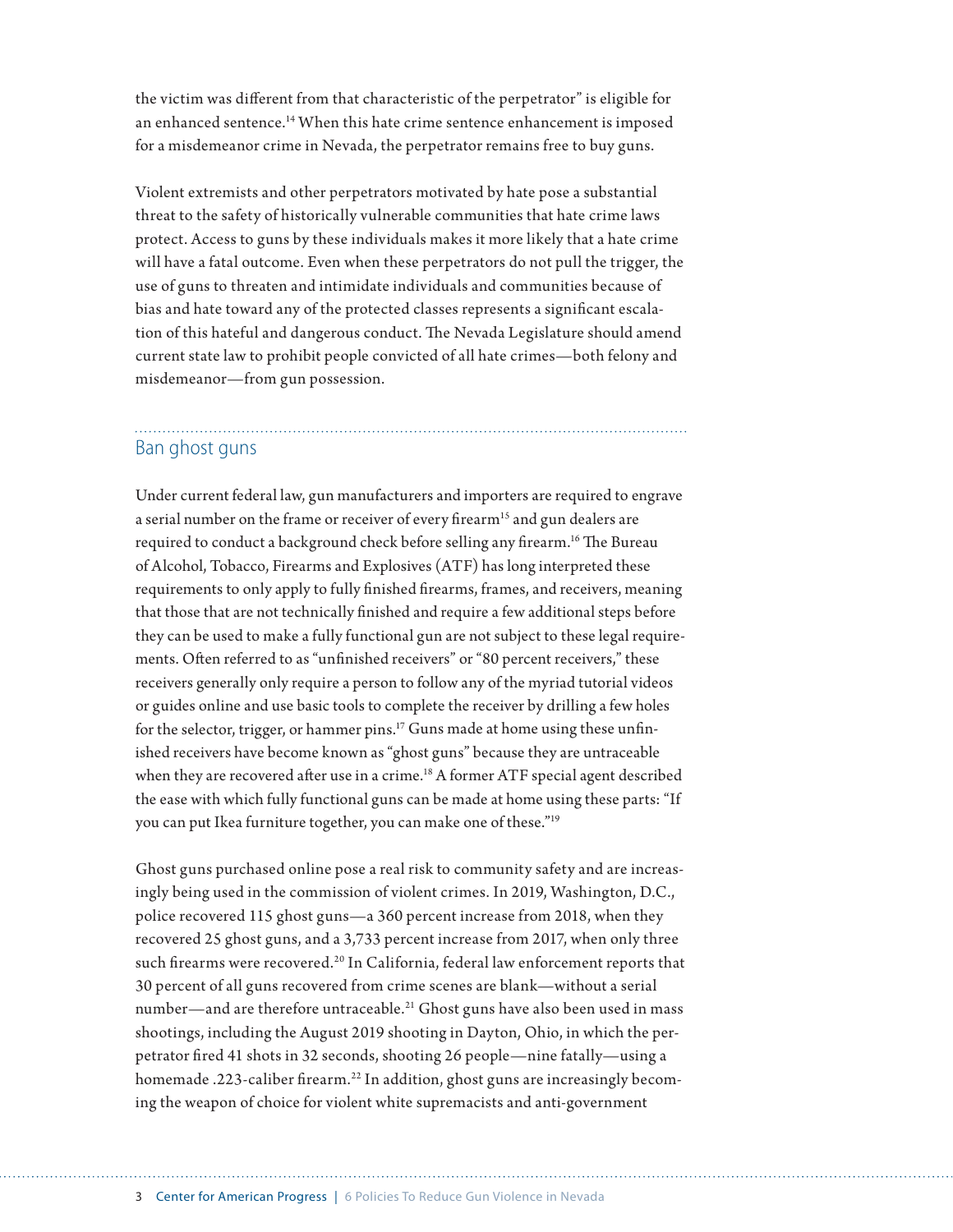extremists.<sup>23</sup> The Legislature should immediately act to ban ghost guns and the component parts used to make them in the state of Nevada.

## Implement gun licensing

While Nevada voters took a significant step in 2016 by passing a ballot measure to implement universal background checks for all gun sales, the state can go even further to dramatically reduce gun violence in Nevada communities. Building on the framework of the strong universal background check law, lawmakers in Nevada should enact a law that requires individuals to obtain a license prior to purchasing a gun. According to an analysis by the Giffords Law Center, eight states have enacted laws requiring that individuals obtain a license prior to purchasing firearms, and another three states require people to have a valid license or permit to possess firearms.<sup>24</sup> These laws include a combination of requirements such as providing fingerprints, completing an application, and submitting to an in-person interview in addition to a standard gun background check.<sup>25</sup>

There is a growing body of research demonstrating the effectiveness of gun licensing laws on reducing gun homicides and suicides. When Connecticut implemented a law requiring individuals to obtain a permit and undergo a background check before buying a handgun, gun homicide rates in the state fell by 27.8 percent. Missouri took the opposite approach and repealed a similar law, leading to a 47.3 percent increase in gun homicide rates.<sup>26</sup> Firearm suicides decreased by 23.2 from 1995 to 2006 and by 40.5 percent from 2007 to 2017 following Connecticut's law while gun suicides rose by 23.5 percent after Missouri's repeal of the law.<sup>27</sup> Another study by researchers at Johns Hopkins University in 2018 found that laws requiring a permit to purchase a firearm were associated with a 14 percent reduction in gun homicides in large urban counties.<sup>28</sup> The Legislature should further strengthen the state's law by enacting a gun licensing requirement in Nevada.

### Update Nevada's firearm preemption law

Nevada has a restrictive preemption law that prevents localities from enacting laws or ordinances to protect local communities from the particular forms of gun violence that are of biggest local concern. This law prohibits local units of government from enacting local laws that "regulate the transfer, sale, purchase, possession, carrying, ownership, transportation, storage, registration and licensing of firearms, firearm accessories and ammunition."29

Nevada is a very diverse and dynamic state, and public safety needs vary widely from county to county. For example, data from the Uniform Crime Reporting program show that, from 2016 to 2019, the robbery rate in Clark County was 522 per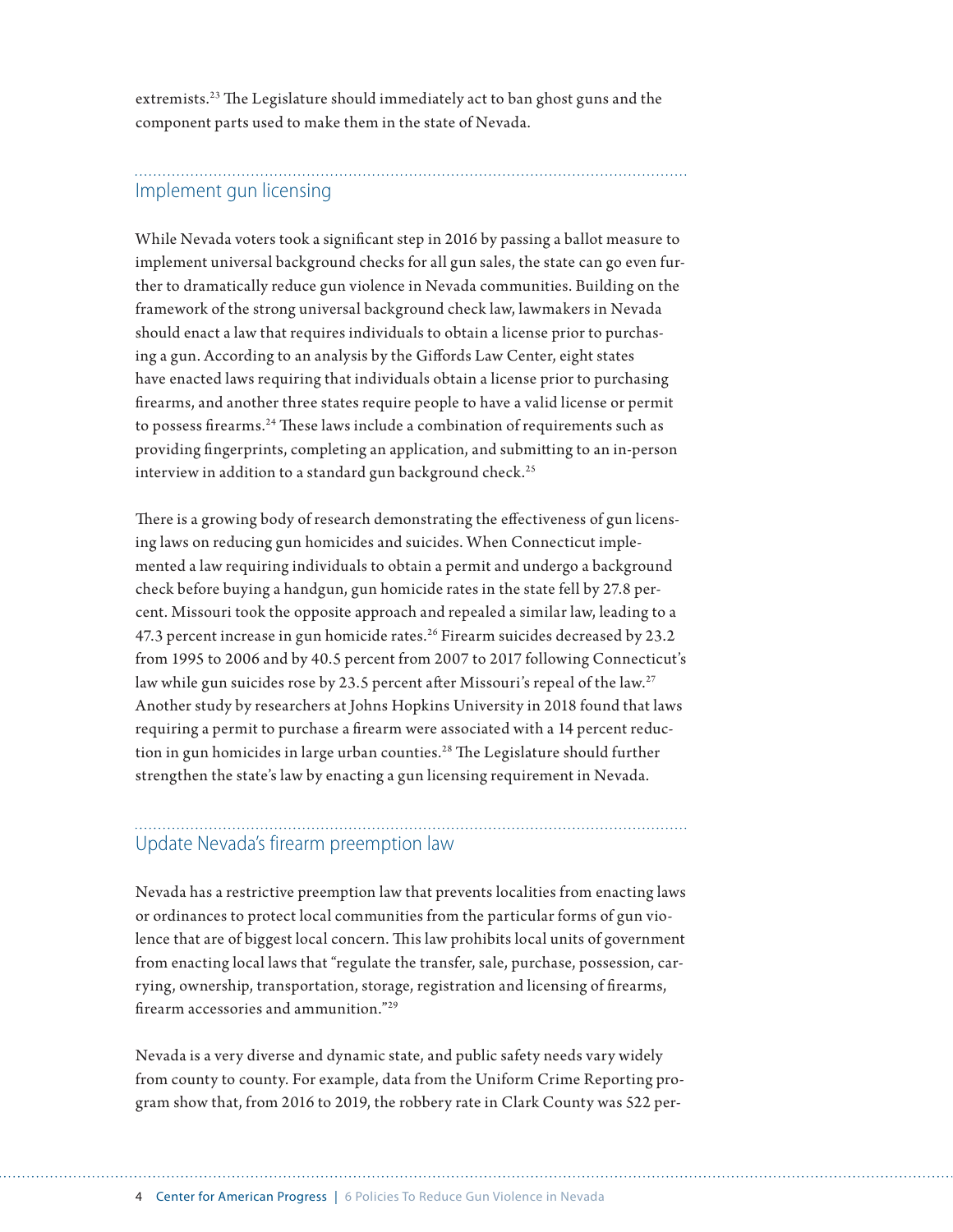cent higher than the rate of robberies in Carson City. During the same period, the rate of aggravated assaults in Storey County was 136 percent higher than in Clark County.30 Different localities around the state have vastly different public safety challenges and need the ability to develop narrowly tailored local approaches to address them. Other states have recently revised their preemption laws to give more leeway to localities to address local gun violence challenges. For example, in 2020, the Virginia Legislature amended the state's preemption law to allow localities to prohibit gun carrying in certain sensitive locations, such as public buildings and areas where permitted rallies are scheduled to take place.<sup>31</sup> This kind of flexibility in the law allows local units of government to take discrete action to address the particular gun violence issues facing that community without the need for the legislature to act statewide.

Loosening the preemption law is particularly important in a state such as Nevada, where the Legislature only meets every other year. Nevadans had to wait more than a year after the shooting at the Route 91 festival for the state to take action to ban bump stocks, while Clark County could have acted much more quickly had it not been restricted by the state's current preemption law. The Nevada Legislature should amend the state's preemption law to give more freedom to local lawmakers to act to address gun violence issues of pressing local concern.

## Ban assault weapons and high-capacity magazines

Under current state law, there are no restrictions on the sale or possession of assault weapons—generally defined as semi-automatic firearms that are capable of accepting a detachable magazine and have other features that enhance their lethality, such as barrel shrouds or pistol grips.<sup>32</sup> Similarly, there is no state law banning the possession of high-capacity ammunition magazines, usually defined as magazines that hold 10 or more rounds, although the innovation of the gun industry has enhanced the design of magazines, enabling users to fire magazines holding 40, 60, or 100 rounds without device failure.<sup>33</sup> Assault weapons equipped with high-capacity magazines are the weapon of choice for mass shooters, playing a featured role in nearly every high-profile mass shooting in recent history.<sup>34</sup> These guns are designed for ease of use, even by the most amateur shooter, making them extremely dangerous. A study examining mass shootings committed between 2009 and 2018 found that when assault weapons were used, six times more people were shot compared with those incidents in which other types of firearms were used. Similarly, when high-capacity magazines were used, five times more people were shot compared with those mass shootings in which no high-capacity magazines were used.<sup>35</sup>

Assault weapons and high-capacity magazines are not only used by perpetrators of mass shootings; these weapons are increasingly becoming common in daily episodes of gun violence as well. A 2017 study concluded that firearms with high-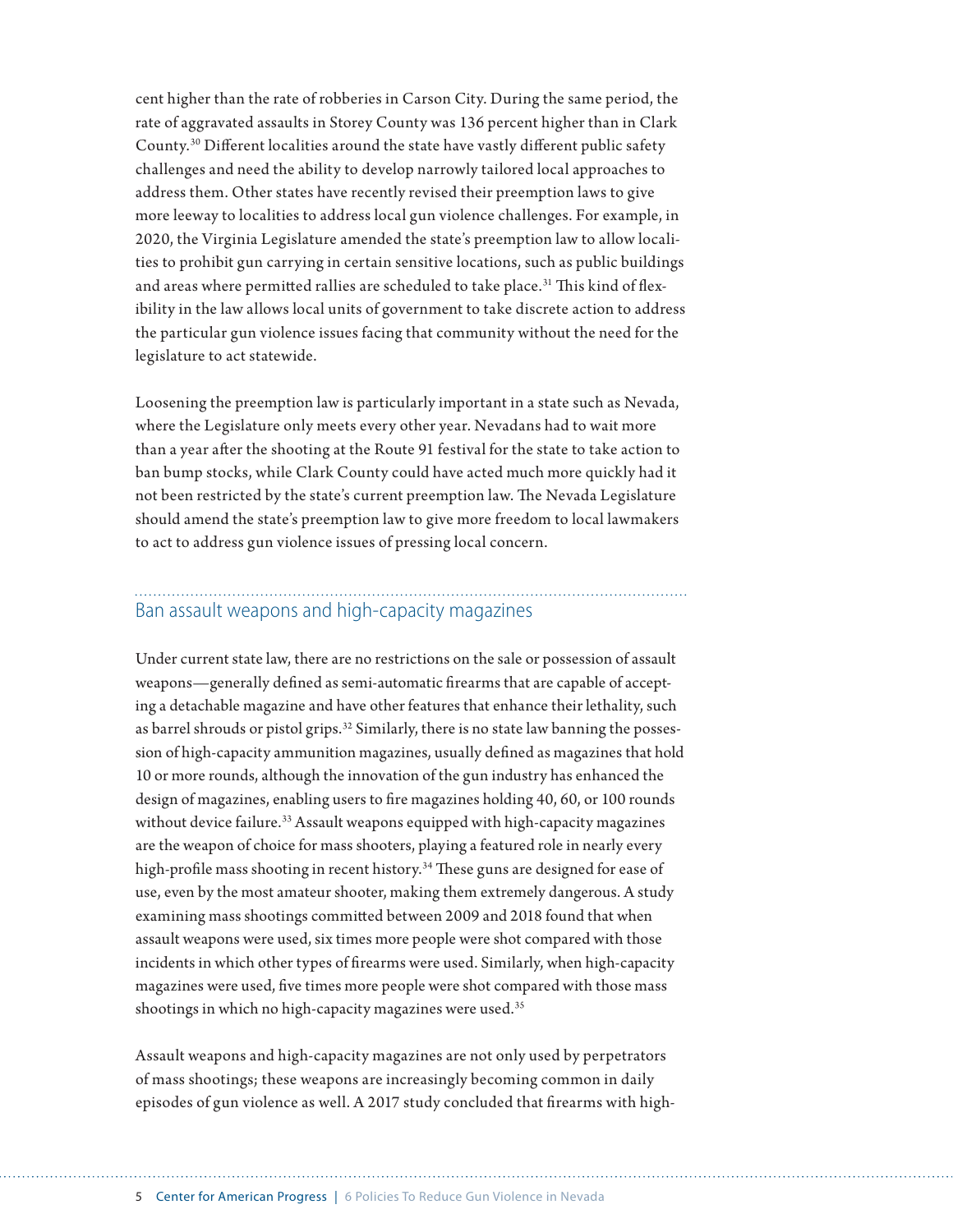capacity magazines accounted for between 22 percent and 36 percent of guns recovered in connection with crimes.36 A 2010 report from the Police Executive Research Forum found that more than one-third of U.S. police agencies reported increased use of assault weapons in crimes following the expiration of the federal assault weapons ban.<sup>37</sup> Baltimore's then-Interim Police Commissioner Gary Tuggle noted in 2018 that roughly one-third of guns recovered from crime scenes in that city had high-capacity magazines attached, with the Baltimore Police Department reporting the recovery of 890 guns with high-capacity magazines from January 1, 2017, through April 29, 2018.38

Banning assault weapons and high-capacity magazines is a demonstrably effective policy intervention to reduce gun violence. Currently, seven states and Washington, D.C.,<sup>39</sup> have laws banning assault weapons, while nine states and Washington, D.C., ban high-capacity magazines.<sup>40</sup> A 2004 U.S. Department of Justice report found that during the 10-year period that the federal assault weapons ban was in place, many cities saw declines in the number of assault weapons recovered from crimes, with reductions ranging from 17 percent to 72 percent.<sup>41</sup> Studies examining public mass shootings from 1982 through 2011 found that bans on assault weapons at the federal and state levels were effective at reducing rates of mass shooting fatalities.42 A 2019 study examined mass shootings perpetrated from 1990 through 2017 and found that 77 percent of mass shootings committed with a high-capacity magazine occurred in states without a state-level restriction on magazine size.43 Nevada needs to follow the lead of these states and enact a ban on assault weapons and high-capacity ammunition magazines.

### Conclusion

Nevada has taken significant steps in recent years to strengthen the state's gun laws; however, serious gaps in the law remain that leave Nevada communities vulnerable to gun violence. With roughly 498 Nevadans being killed with guns every year,<sup>44</sup> this is an urgent problem that demands immediate attention by the state Legislature.

*Chelsea Parsons is the vice president of Gun Violence Prevention at the Center for American Progress. Annette Magnus is the executive director of the Institute for a Progressive Nevada.*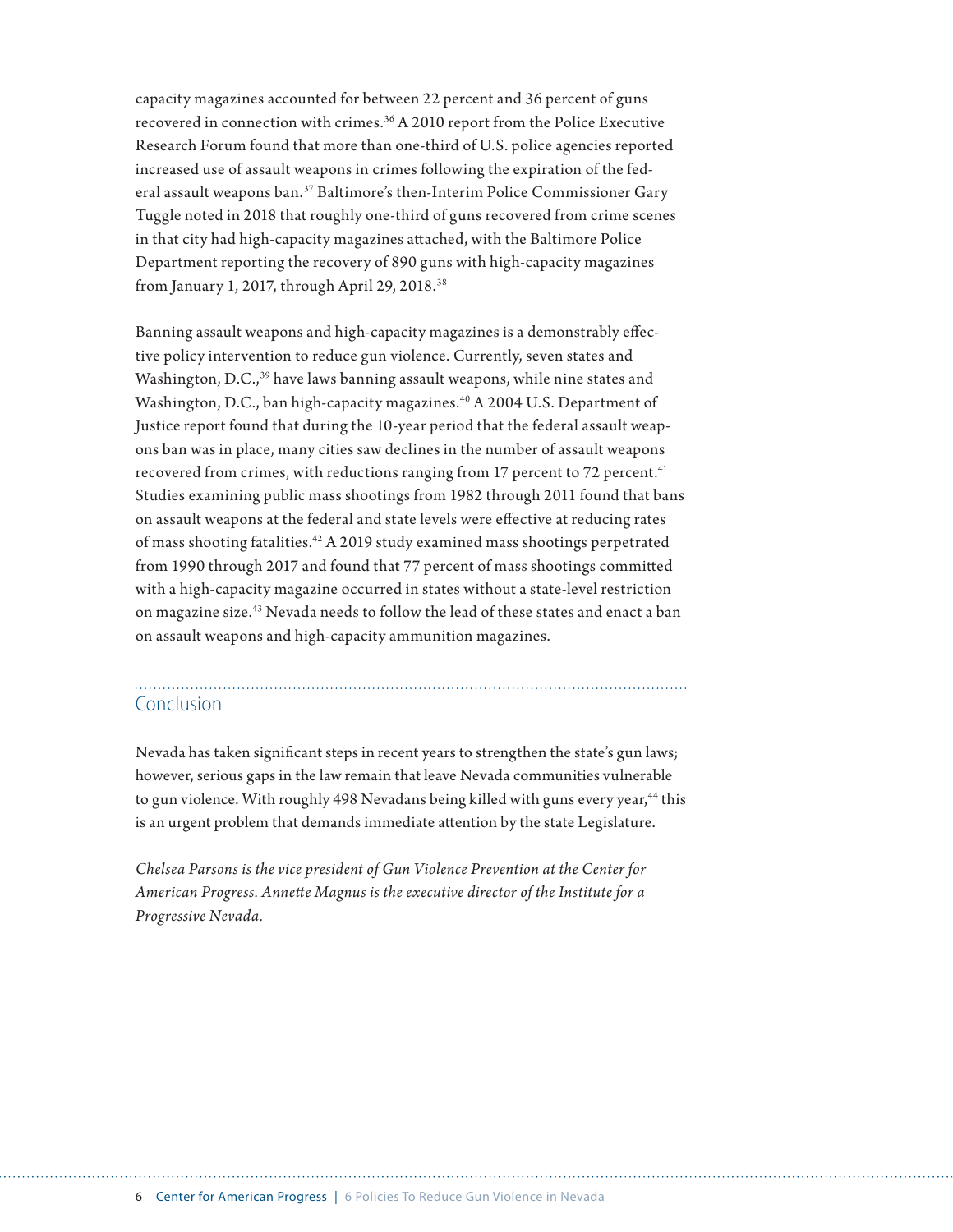#### Endnotes

- 1 Andrew Blankstein and others, "Las Vegas Shooting: 59 Killed and More Than 500 Hurt Near Mandalay Bay," NBC News, October 2, 2017, available at [https://www.nbcnews.](https://www.nbcnews.com/storyline/las-vegas-shooting/las-vegas-police-investigating-shooting-mandalay-bay-n806461) [com/storyline/las-vegas-shooting/las-vegas-police-investi](https://www.nbcnews.com/storyline/las-vegas-shooting/las-vegas-police-investigating-shooting-mandalay-bay-n806461)[gating-shooting-mandalay-bay-n806461.](https://www.nbcnews.com/storyline/las-vegas-shooting/las-vegas-police-investigating-shooting-mandalay-bay-n806461)
- 2 Authors' analysis based on U.S. Centers for Disease Control and Prevention, "Injury Prevention and Control: Data and Statistics (WISQARS): Fatal Injury Data," available at [http://](http://www.cdc.gov/injury/wisqars/fatal.html) [www.cdc.gov/injury/wisqars/fatal.html](http://www.cdc.gov/injury/wisqars/fatal.html) (last accessed January 2021).
- 3 Ibid.
- 4 Ibid.
- 5 U.S. Centers for Disease Control and Prevention, "About Compressed Mortality, 1999-2016," available at [https://](https://wonder.cdc.gov/cmf-icd10.html) [wonder.cdc.gov/cmf-icd10.html](https://wonder.cdc.gov/cmf-icd10.html) (last accessed October 2020). The authors only considered 2016, the year with the latest available data. The authors considered ages 15 to 24 for this statistic.
- 6 Geoff Dornan, "Nevada bill banning bump stocks, allowing 'red flags' signed into law," *Nevada Appeal*, June 14, 2019, available at [https://www.nevadaappeal.com/news/govern](https://www.nevadaappeal.com/news/government/nevada-bill-banning-bump-stocks-allowing-red-flags-signed-into-law/)[ment/nevada-bill-banning-bump-stocks-allowing-red](https://www.nevadaappeal.com/news/government/nevada-bill-banning-bump-stocks-allowing-red-flags-signed-into-law/)[flags-signed-into-law/](https://www.nevadaappeal.com/news/government/nevada-bill-banning-bump-stocks-allowing-red-flags-signed-into-law/).
- 7 Giffords Law Center to Prevent Gun Violence, "Extreme Risk Protection Orders in Nevada," available at [https://giffords.](https://giffords.org/lawcenter/state-laws/extreme-risk-protection-orders-in-nevada/) [org/lawcenter/state-laws/extreme-risk-protection-orders](https://giffords.org/lawcenter/state-laws/extreme-risk-protection-orders-in-nevada/)[in-nevada/](https://giffords.org/lawcenter/state-laws/extreme-risk-protection-orders-in-nevada/) (last accessed January 2021).
- 8 Giffords Law Center to Prevent Gun Violence, "Annual Gun Law Scorecard: Nevada," available at https://giffords.org/ lawcenter/resources/scorecard/#NV (last accessed January 2021).
- 9 Nevada Public Law, "Sec. 414.155: Limitations on Emergency Powers Relating to Firearms," available at [https://](https://nevada.public.law/statutes/nrs_414.155) [nevada.public.law/statutes/nrs\\_414.155](https://nevada.public.law/statutes/nrs_414.155) (last accessed January 2021).
- 10 Jeremy Chen, "Nevada law allowing gun stores to remain open during COVID-19 outbreak," KTNV Las Vegas, March 29, 2020, available at [https://www.ktnv.com/news/nevada](https://www.ktnv.com/news/nevada-law-allowing-gun-stores-to-remain-open-during-covid-19-outbreak)[law-allowing-gun-stores-to-remain-open-during-covid-](https://www.ktnv.com/news/nevada-law-allowing-gun-stores-to-remain-open-during-covid-19-outbreak)[19-outbreak](https://www.ktnv.com/news/nevada-law-allowing-gun-stores-to-remain-open-during-covid-19-outbreak).
- 11 Kate Gibson, "U.S. gun sales surge to record high in 2020," CBS News, November 3, 2020, available at [https://www.](https://www.cbsnews.com/news/gun-sales-record-high-2020/) [cbsnews.com/news/gun-sales-record-high-2020/](https://www.cbsnews.com/news/gun-sales-record-high-2020/).
- 12 Authors' analysis of FBI, "NICS Firearm Checks: Month/Year by State/Type," available at [https://www.fbi.gov/file-repos](https://www.fbi.gov/file-repository/nics_firearm_checks_-_month_year_by_state_type.pdf/view)[itory/nics\\_firearm\\_checks\\_-\\_month\\_year\\_by\\_state\\_type.](https://www.fbi.gov/file-repository/nics_firearm_checks_-_month_year_by_state_type.pdf/view) [pdf/view](https://www.fbi.gov/file-repository/nics_firearm_checks_-_month_year_by_state_type.pdf/view) (last accessed October 2020).
- 13 Chelsea Parsons, Eugenio Weigend Vargas, and Rukmani Bhatia, "4 Reasons Not To Buy Guns in Response to the COVID-19 Pandemic," Center for American Progress, March 23, 2020, available at [https://www.americanprogress.org/](https://www.americanprogress.org/issues/guns-crime/news/2020/03/23/482094/4-reasons-not-buy-guns-response-covid-19-pandemic/) [issues/guns-crime/news/2020/03/23/482094/4-reasons](https://www.americanprogress.org/issues/guns-crime/news/2020/03/23/482094/4-reasons-not-buy-guns-response-covid-19-pandemic/)[not-buy-guns-response-covid-19-pandemic/.](https://www.americanprogress.org/issues/guns-crime/news/2020/03/23/482094/4-reasons-not-buy-guns-response-covid-19-pandemic/)
- 14 Nevada Public Law, "Sec. 193.1675: Additional Penalty: Commission of crime because of certain actual or perceived characteristics of victim," available at [https://](https://nevada.public.law/statutes/nrs_193.1675) [nevada.public.law/statutes/nrs\\_193.1675](https://nevada.public.law/statutes/nrs_193.1675) (last accessed January 2021).
- 15 Legal Information Institute, "18 U.S. Code § 923 Licensing (i)," available at [https://www.law.cornell.edu/uscode/](https://www.law.cornell.edu/uscode/text/18/923) ...<br>[text/18/923](https://www.law.cornell.edu/uscode/text/18/923) (last accessed January 2021).
- 16 Legal Information Institute, "18 U.S. Code § 922 Unlawful acts (t)," available at [https://www.law.cornell.edu/uscode/](https://www.law.cornell.edu/uscode/text/18/922) [text/18/922](https://www.law.cornell.edu/uscode/text/18/922) (last accessed January 2021).
- 17 For more information about ghost guns, see Chelsea Parsons, Eugenio Weigend Vargas, and Rukmani Bhatia, "The Gun Industry in America: The Overlooked Player in a National Crisis" (Washington: Center for American Progress, 2020), available at [https://www.americanprogress.org/](https://www.americanprogress.org/issues/guns-crime/reports/2020/08/06/488686/gun-industry-america/) [issues/guns-crime/reports/2020/08/06/488686/gun](https://www.americanprogress.org/issues/guns-crime/reports/2020/08/06/488686/gun-industry-america/)[industry-america/](https://www.americanprogress.org/issues/guns-crime/reports/2020/08/06/488686/gun-industry-america/).
- 18 Alain Stephens, "What Makes a Gun a Ghost Gun?", The Trace, December 5, 2019, available at [https://www.thet](https://www.thetrace.org/2019/12/what-makes-a-gun-a-ghost-gun)[race.org/2019/12/what-makes-a-gun-a-ghost-gun](https://www.thetrace.org/2019/12/what-makes-a-gun-a-ghost-gun).

19 Ibid.

- 20 Amanda Michelle Gomez, "D.C. Recovered 115 Ghost Guns in 2019, Up From 25 the Year Before," *Washington City Paper*, January 10, 2020, available at [https://washington](https://washingtoncitypaper.com/article/323393/dc-recovered-115-ghost-guns-in-2019-up-from-25-the-year-before/)[citypaper.com/article/323393/dc-recovered-115-ghost](https://washingtoncitypaper.com/article/323393/dc-recovered-115-ghost-guns-in-2019-up-from-25-the-year-before/)[guns-in-2019-up-from-25-the-year-before/](https://washingtoncitypaper.com/article/323393/dc-recovered-115-ghost-guns-in-2019-up-from-25-the-year-before/).
- 21 Alain Stephens, "Ghost Guns Are Everywhere in California," The Trace, May 17, 2019, available at [https://www.thetrace.](https://www.thetrace.org/2019/05/ghost-gun-california-crime/) [org/2019/05/ghost-gun-california-crime/](https://www.thetrace.org/2019/05/ghost-gun-california-crime/).
- 22 Bill Chappell, "The Pistol That Looks Like A Rifle: The Dayton Shooter's Gun," NPR, August 8, 2019, available at [https://](https://www.npr.org/2019/08/08/748665339/the-pistol-that-looks-like-a-rifle-the-dayton-shooters-gun) [www.npr.org/2019/08/08/748665339/the-pistol-that](https://www.npr.org/2019/08/08/748665339/the-pistol-that-looks-like-a-rifle-the-dayton-shooters-gun)[looks-like-a-rifle-the-dayton-shooters-gun](https://www.npr.org/2019/08/08/748665339/the-pistol-that-looks-like-a-rifle-the-dayton-shooters-gun).
- 23 Alain Stephens, "They Planned to Start a Race War. DIY Gun Kits Allowed Them to Build an Arsenal," The Trace, January 23, 2020, available at [https://www.thetrace.org/2020/01/](https://www.thetrace.org/2020/01/white-supremacists-the-base-fbi-virginia-diy-ghost-gun/) [white-supremacists-the-base-fbi-virginia-diy-ghost-gun/](https://www.thetrace.org/2020/01/white-supremacists-the-base-fbi-virginia-diy-ghost-gun/); Ian Karbal, "'Boogaloo' Believers Think a Civil War Is Coming. These Gun Firms Are Openly Marketing to Them," The Trace, June 29, 2020, available at [https://www.thetrace.](https://www.thetrace.org/2020/06/boogaloo-gun-ammunition-marketing-facebook-instagram/) [org/2020/06/boogaloo-gun-ammunition-marketing](https://www.thetrace.org/2020/06/boogaloo-gun-ammunition-marketing-facebook-instagram/)[facebook-instagram/](https://www.thetrace.org/2020/06/boogaloo-gun-ammunition-marketing-facebook-instagram/).
- 24 Allison Anderman, "The Case for Firearm Licensing" (San Francisco: Giffords Law Center to Prevent Gun Violence, 2020), available at [https://giffords.org/lawcenter/report/](https://giffords.org/lawcenter/report/the-case-for-firearm-licensing/) [the-case-for-firearm-licensing/.](https://giffords.org/lawcenter/report/the-case-for-firearm-licensing/)
- 25 Ibid.
- 26 Alexander D. McCourt and others, "Purchaser Licensing, Point-of-Sale Background Check Laws, and Firearm Homicide and Suicide in 4 US States, 1985–2017," *American Journal of Public Health* 110 (10) (2020): 1546–1552, available at [https://ajph.aphapublications.org/doi/pdf/10.2105/](https://ajph.aphapublications.org/doi/pdf/10.2105/AJPH.2020.305822) [AJPH.2020.305822](https://ajph.aphapublications.org/doi/pdf/10.2105/AJPH.2020.305822).
- 27 Ibid. For gun suicides in Connecticut, the authors of the study split the effect estimates into two periods—1995 to 2006 and 2007 to 2017—because the authors wanted to control for the implementation of stronger gun removal laws in Connecticut during 2007.
- 28 Cassandra K. Crifassi and others, "Association between Firearm Laws and Homicide in Urban Counties," *Journal of Urban Health* 95 (3) (2018): 382–390, available at [https://](https://pubmed.ncbi.nlm.nih.gov/29785569/) [pubmed.ncbi.nlm.nih.gov/29785569/](https://pubmed.ncbi.nlm.nih.gov/29785569/).
- 29 Giffords Law Center to Prevent Gun Violence, "Preemption of Local Laws in Nevada," available at [https://giffords.org/](https://giffords.org/lawcenter/state-laws/preemption-of-local-laws-in-nevada/) [lawcenter/state-laws/preemption-of-local-laws-in-nevada/](https://giffords.org/lawcenter/state-laws/preemption-of-local-laws-in-nevada/) (last accessed January 2021).
- 30 Authors' analysis based on Nevada Department of Public Safety Records, Communications and Compliance Division, "Crime in Nevada Annual Reports," available at [https://rccd.](https://rccd.nv.gov/About/UCR/Crime-In-Nevada/) [nv.gov/About/UCR/Crime-In-Nevada/](https://rccd.nv.gov/About/UCR/Crime-In-Nevada/) (last accessed January 2021).
- 31 Marie Albiges, "These 10 new Virginia gun laws go into effect next week," *The Virginian-Pilot*, June 27, 2020, available at [https://www.pilotonline.com/government/virginia/](https://www.pilotonline.com/government/virginia/vp-nw-new-gun-laws-july-1-20200627-7y467f6qjzdodewpdznujpev6m-story.html) [vp-nw-new-gun-laws-july-1-20200627-7y467f6qjzdodew](https://www.pilotonline.com/government/virginia/vp-nw-new-gun-laws-july-1-20200627-7y467f6qjzdodewpdznujpev6m-story.html)[pdznujpev6m-story.html](https://www.pilotonline.com/government/virginia/vp-nw-new-gun-laws-july-1-20200627-7y467f6qjzdodewpdznujpev6m-story.html).
- 32 Center for American Progress, "Assault Weapons and High-Capacity Magazines Must Be Banned" (Washington: 2019), available at [https://www.americanprogress.org/issues/](https://www.americanprogress.org/issues/guns-crime/reports/2019/08/12/473528/assault-weapons-high-capacity-magazines-must-banned/) [guns-crime/reports/2019/08/12/473528/assault-weapons](https://www.americanprogress.org/issues/guns-crime/reports/2019/08/12/473528/assault-weapons-high-capacity-magazines-must-banned/)[high-capacity-magazines-must-banned/](https://www.americanprogress.org/issues/guns-crime/reports/2019/08/12/473528/assault-weapons-high-capacity-magazines-must-banned/).